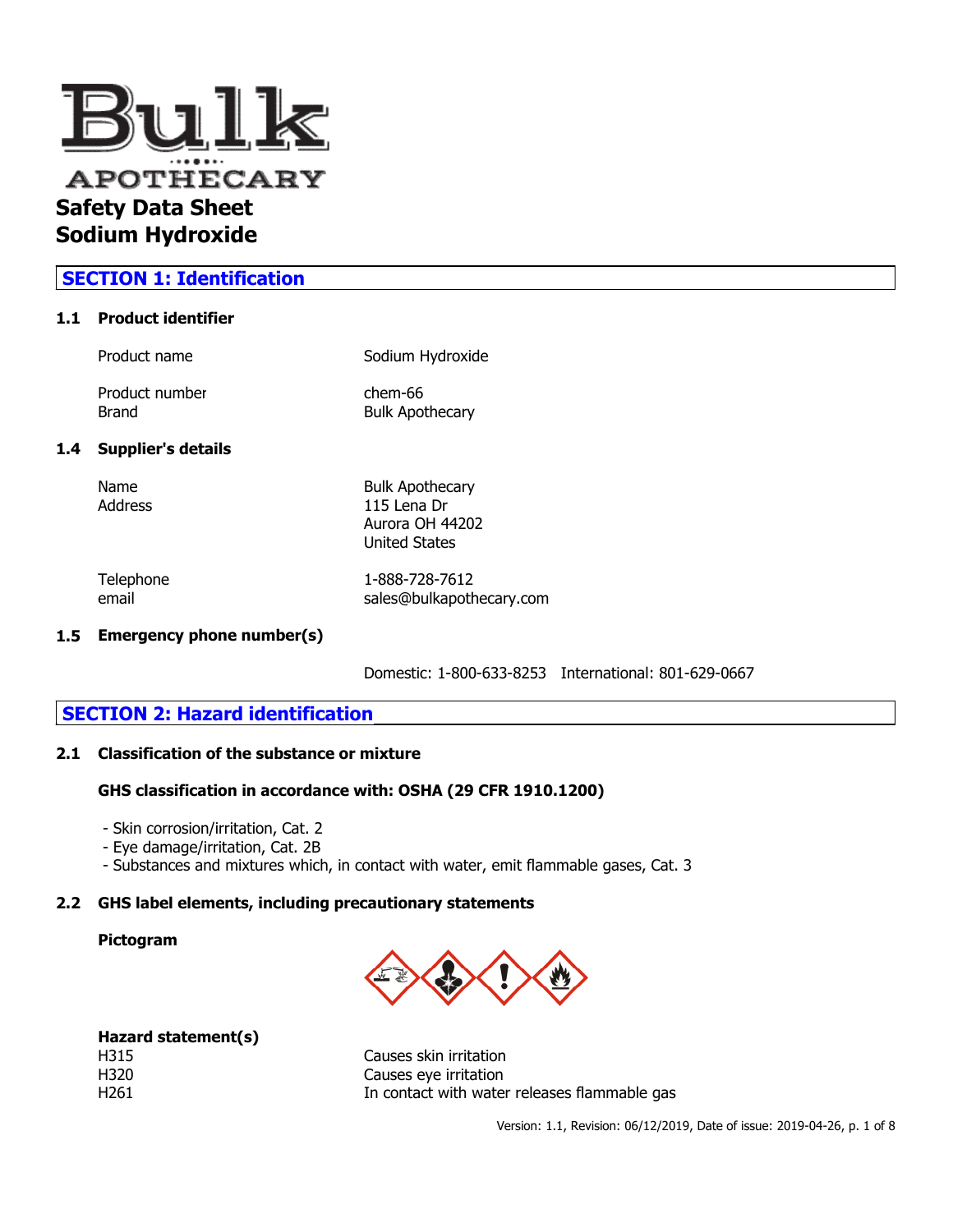#### **Precautionary statement(s)**

| P264             | Wash  thoroughly after handling.                                          |
|------------------|---------------------------------------------------------------------------|
| P <sub>280</sub> | Wear protective gloves/eye protection/face protection.                    |
| P302+P352        | IF ON SKIN: Wash with plenty of water/                                    |
| P321             | Specific treatment (see  on this label).                                  |
| P332+P313        | If skin irritation occurs: Get medical advice/attention.                  |
| P362+P364        | Take off contaminated clothing and wash it before reuse.                  |
| P305+P351+P338   | IF IN EYES: Rinse cautiously with water for several minutes. Remove       |
|                  | contact lenses if present and easy to do. Continue rinsing.               |
| P337+P313        | If eye irritation persists: Get medical advice/attention.                 |
| P231+P232        | Handle under inert gas. Protect from moisture                             |
| P370+P378        | In case of fire: Use  to extinguish.                                      |
| P402+P404        | Store in a dry place. Store in a closed container.                        |
| P501             | Dispose of contents/container to                                          |
| P <sub>103</sub> | Read label before use.                                                    |
| P <sub>201</sub> | Obtain special instructions before use.                                   |
| P <sub>202</sub> | Do not handle until all safety precautions have been read and understood. |
| P <sub>232</sub> | Protect from moisture.                                                    |
| P234             | Keep only in original container.                                          |
| P <sub>270</sub> | Do not eat, drink or smoke when using this product.                       |
|                  |                                                                           |

# **SECTION 3: Composition/information on ingredients**

### **3.2 Mixtures**

#### **Hazardous components**

#### **1. Sodium hydroxide**

| 100 % (weight)       |  |
|----------------------|--|
| 215-185-5            |  |
| 1310-73-2            |  |
| $011 - 002 - 00 - 6$ |  |
|                      |  |

- Skin corrosion/irritation, Cat. 1A

H314 Causes severe skin burns and eye damage

## **SECTION 4: First-aid measures**

## **4.1 Description of necessary first-aid measures**

| General advice | Check the vital functions. Unconscious: maintain adequate airway and<br>respiration. Respiratory     |
|----------------|------------------------------------------------------------------------------------------------------|
|                | arrest: artificial respiration or oxygen. Cardiac arrest: perform resuscitation.<br>Victim conscious |
|                | with laboured breathing: half-seated. Victim in shock: on his back with legs<br>slightly raised.     |
|                | Vomiting: prevent asphyxia/aspiration pneumonia. Prevent cooling by<br>covering the victim (no       |
|                | warming up). Keep watching the victim. Give psychological aid. Keep the<br>victim calm, avoid        |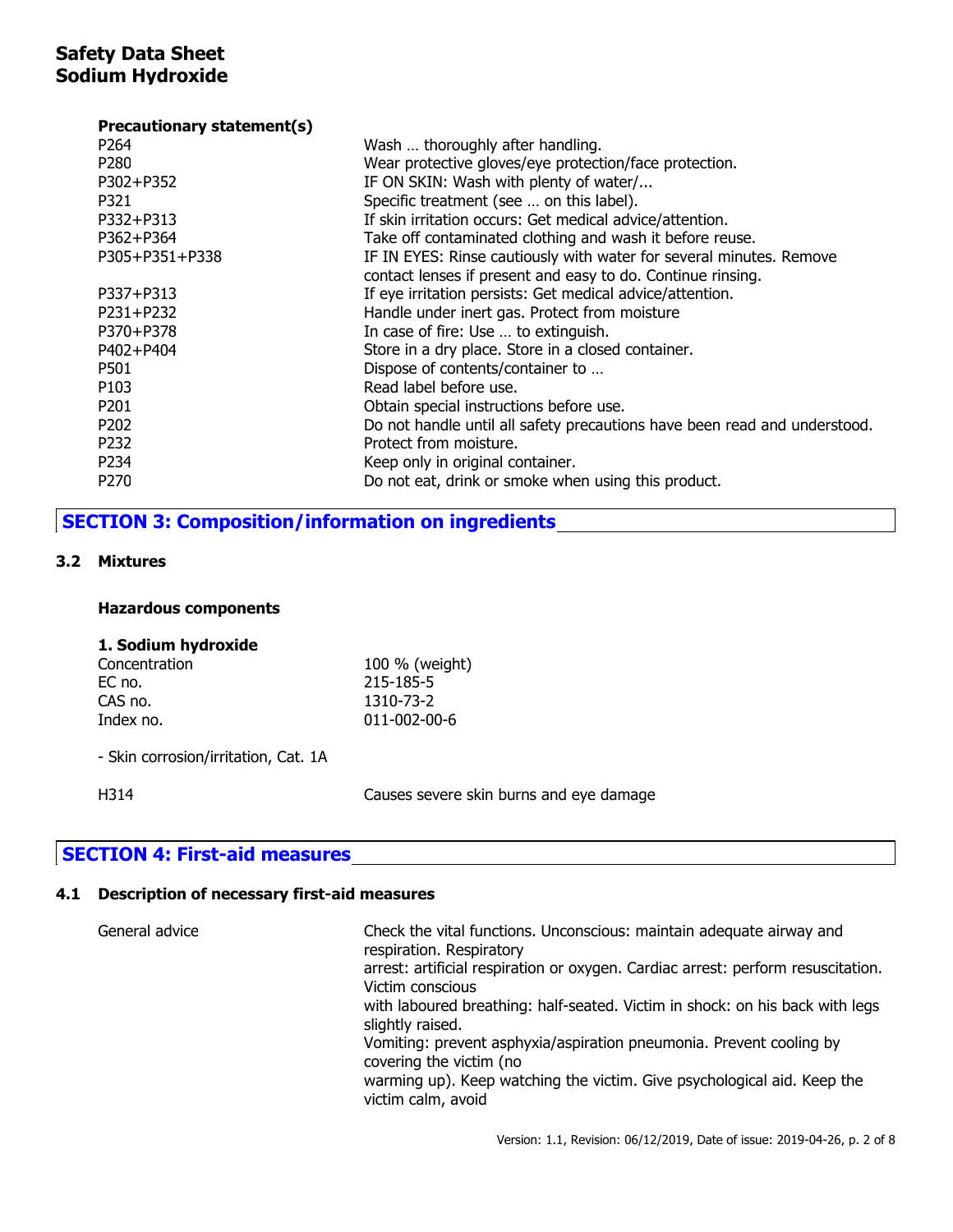|                         | physical strain. Depending on the victim's condition: doctor/hospital.                                                                                                                                                                                                                                                                                                                                        |
|-------------------------|---------------------------------------------------------------------------------------------------------------------------------------------------------------------------------------------------------------------------------------------------------------------------------------------------------------------------------------------------------------------------------------------------------------|
| If inhaled              | Remove the victim into fresh air. Respiratory problems: consult a<br>doctor/medical service.                                                                                                                                                                                                                                                                                                                  |
| In case of skin contact | Wipe off dry product from skin. Remove clothing before washing. Wash<br>immediately with lots of<br>water (15 minutes)/shower. Do not apply (chemical) neutralizing agents. Do<br>not remove<br>clothing if it sticks to the skin. Cover wounds with sterile bandage. Consult a<br>doctor/medical<br>service. If burned surface $> 10\%$ : take victim to hospital.                                           |
| In case of eye contact  | Rinse immediately with plenty of water for 15 minutes. Remove contact<br>lenses, if present and<br>easy to do. Continue rinsing. Do not apply neutralizing agents. Take victim<br>to an<br>ophthalmologist.                                                                                                                                                                                                   |
| If swallowed            | Rinse mouth with water. Immediately after ingestion: give lots of water to<br>drink. Do not induce<br>vomiting. Do not give activated charcoal. Do not give chemical antidote.<br>Immediately consult a<br>doctor/medical service. Call Poison Information Centre<br>(www.big.be/antigif.htm). Ingestion of<br>large quantities: immediately to hospital. Take the container/vomit to the<br>doctor/hospital. |

## **SECTION 5: Fire-fighting measures**

## **5.1 Suitable extinguishing media**

Adapt extinguishing media to the environment for surrounding fires. Use foam or dry chemical. Do not use water.

#### **5.3 Special protective actions for fire-fighters**

Cool tanks/drums with water spray/remove them into safety. When cooling/extinguishing: no water in the substance. Take account of toxic fire-fighting water. Use water moderately and if possible collect or contain it.

## **SECTION 6: Accidental release measures**

#### **6.1 Personal precautions, protective equipment and emergency procedures**

Mark the danger area. Prevent dust cloud formation. Corrosion-proof appliances. Keep containers closed. Avoid ingress of water in the containers. Wash contaminated clothes. On contact with moisture/water: keep upwind. On contact with moisture/water: consider evacuation. In case of hazardous reactions: keep upwind. In case of reactivity hazard: consider evacuation.

## **6.2 Environmental precautions**

Prevent soil and water pollution. Prevent spreading in sewers.

#### **6.3 Methods and materials for containment and cleaning up**

Collect the spill only if it is in a dry state. Wetted substance: cover with powdered limestone or dry sand, earth, vermiculite. Scoop solid spill into closing containers. Under controlled conditions: neutralize leftovers with dilute acid solution. Possible violent reaction if you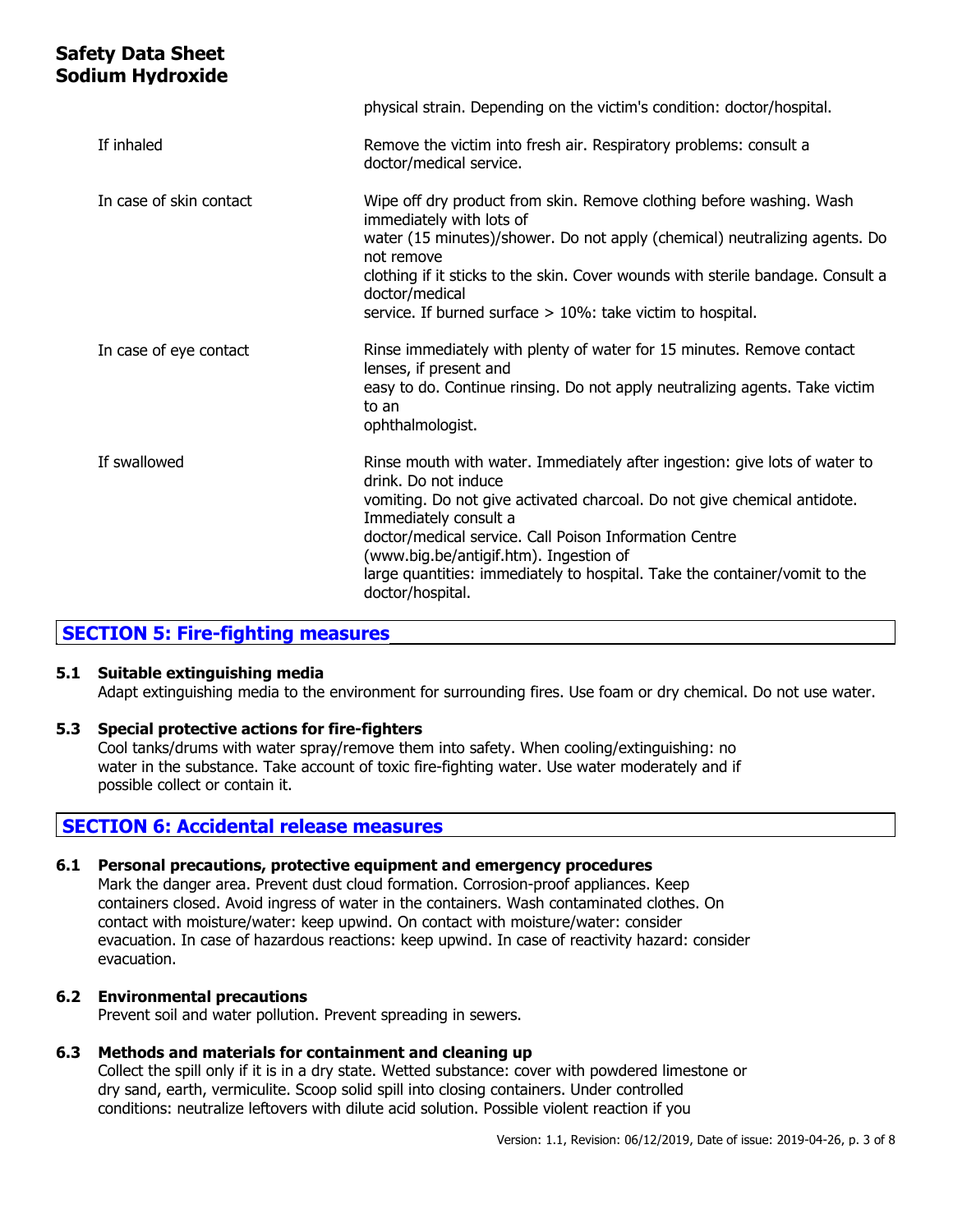neutralize. Carefully collect the spill/leftovers. Clean contaminated surfaces with an excess of water. Take collected spill to manufacturer/competent authority. Wash clothing and equipment after handling.

## **SECTION 7: Handling and storage**

## **7.1 Precautions for safe handling**

Avoid raising dust. Avoid contact of substance with water. Measure the concentration in the air regularly. Carry operations in the open/under local exhaust/ventilation or with respiratory protection. Comply with the legal requirements. Remove contaminated clothing immediately. Clean contaminated clothing. Keep the substance free from contamination. Use corrosionproof equipment. Thoroughly clean/dry the installation before use. Do not discharge the waste into the drain.

## **7.2 Conditions for safe storage, including any incompatibilities**

Store in a cool dry place away from direct sunlight.

# **SECTION 8: Exposure controls/personal protection**

## **8.1 Control parameters**

## **1. Sodium hydroxide (CAS: 1310-73-2)**

PEL (Inhalation): 2 mg/m3; USA (OSHA) OSHA Annotated Table Z-1, www.osha.gov

PEL (Inhalation): (C) 2 mg/m3; USA (Cal/OSHA) OSHA Annotated Table Z-1, www.osha.gov

REL (Inhalation): (C) 2 mg/m3; USA (NIOSH) OSHA Annotated Table Z-1, www.osha.gov

TLV® (Inhalation): (C) 2 mg/m3; USA (ACGIH) OSHA Annotated Table Z-1, www.osha.gov

## **8.2 Appropriate engineering controls**

Emergency eye wash fountains and safety showers should be available in the immediate vicinity of any potential exposure. Provide adequate general and local exhaust ventilation.

## **8.3 Individual protection measures, such as personal protective equipment (PPE)**



**Eye/face protection** Face shield. In case of dust production: protective goggles

#### **Skin protection**

Corrosion-proof clothing. In case of dust production: head/neck protection

## **Respiratory protection**

dust mask with filter type P3. High dust production: self-contained breathing apparatus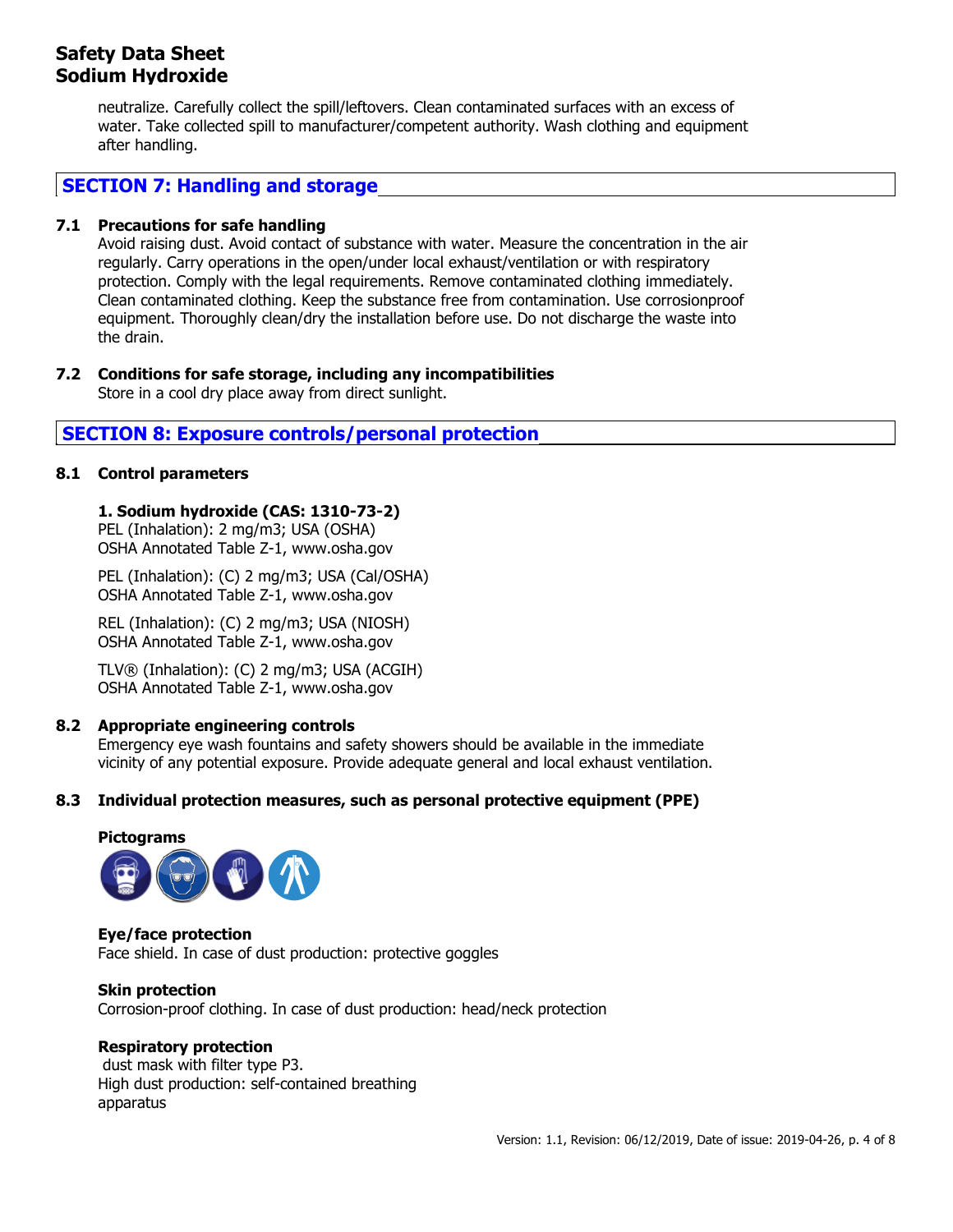# **SECTION 9: Physical and chemical properties**

#### **Information on basic physical and chemical properties**

| Appearance/form (physical state, color, etc.)<br>Odor | White Crystalline solid<br><b>Odourless</b>                                                       |
|-------------------------------------------------------|---------------------------------------------------------------------------------------------------|
| Odor threshold                                        |                                                                                                   |
| рH                                                    | 14                                                                                                |
| Melting point/freezing point                          | 323 $^{\circ}$ C                                                                                  |
| Initial boiling point and boiling range               | 1388 °C (1013.25 hPa)                                                                             |
| Flash point                                           | Not applicable                                                                                    |
| Evaporation rate                                      |                                                                                                   |
| Flammability (solid, gas)                             |                                                                                                   |
| Upper/lower flammability limits                       |                                                                                                   |
| Vapor pressure                                        | < 0.1 hPa (20 °C)                                                                                 |
| Vapor density                                         |                                                                                                   |
| Relative density<br>Solubility(ies)                   | 2.13(20 °C)                                                                                       |
|                                                       | Exothermically soluble in water. Soluble in ethanol.<br>Soluble in methanol. Soluble in glycerol. |
| Partition coefficient: n-octanol/water                |                                                                                                   |
| Auto-ignition temperature                             |                                                                                                   |
| Decomposition temperature                             |                                                                                                   |
| Viscosity                                             | 0.53 mm <sup>2</sup> /s (25 °C, 1 mol/l)                                                          |
| <b>Explosive properties</b>                           |                                                                                                   |
| Oxidizing properties                                  |                                                                                                   |
|                                                       |                                                                                                   |

## **SECTION 10: Stability and reactivity**

#### **10.1 Reactivity**

May be corrosive to metals. Absorbs the atmospheric CO2. Violent to explosive reaction with (some) acids. Reacts violently with many compounds: heat release resulting in increased fire or explosion risk. Violent exothermic reaction with water (moisture): release of corrosive mist. Reacts exothermically on exposure to water (moisture) with combustible materials: risk of spontaneous ignition.

#### **10.2 Chemical stability**

Hygroscopic. Unstable on exposure to air.

#### **10.3 Possibility of hazardous reactions**

Reacts violently with acids. Reacts violently with water.

#### **10.4 Conditions to avoid**

Moisture. Incompatible materials

#### **10.5 Incompatible materials**

Water. Strong oxidizers. Strong acids. metals. combustible materials.

## **10.6 Hazardous decomposition products**

Sodium oxide.

## **SECTION 11: Toxicological information**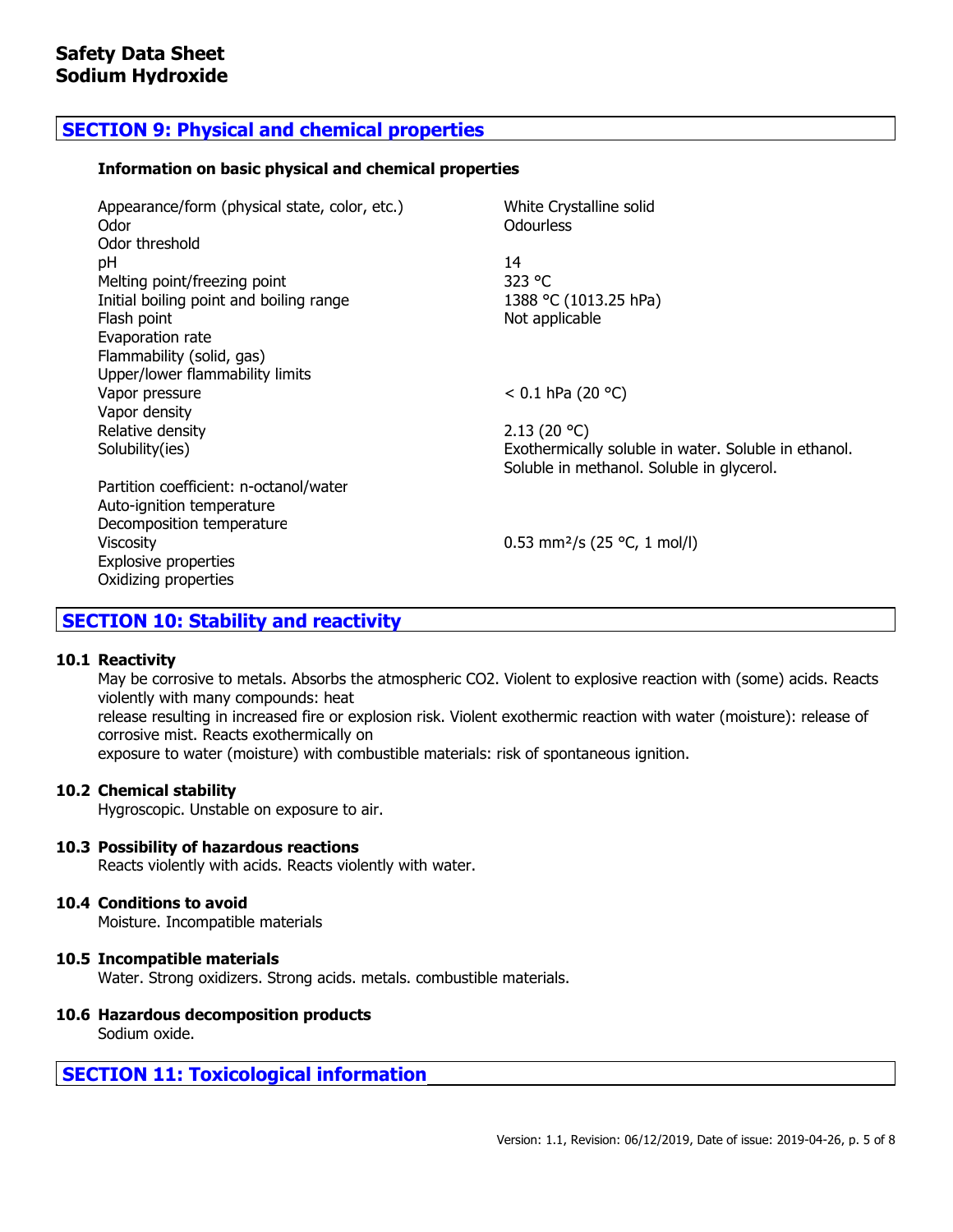## **Information on toxicological effects**

**Acute toxicity**

Not classified

## **Skin corrosion/irritation**

Causes serious skin damage. Possible laryngeal spasm/oedema.

## **Serious eye damage/irritation**

Causes Corrosion of the eye tissue. Permanent eye damage.

#### **Respiratory or skin sensitization**

Dry/sore throat. Nausea. Abdominal pain. Blood in vomit. Difficulty in swallowing. Possible esophageal perforation. Burns to the gastric/intestinal mucosa. Bleeding of the gastrointestinal tract. Shock.

**Carcinogenicity**

Not classified

## **Reproductive toxicity**

Not classified

#### **Aspiration hazard**

Possible laryngeal spasm/oedema. Risk of lung oedema.

# **SECTION 12: Ecological information**

**Toxicity** Harmful to crustacea. Harmful to fishes. Groundwater pollutant. pH shift.

## **Bioaccumulative potential**

Not bioaccumulative

## **SECTION 13: Disposal considerations**

## **Disposal of the product**

Do not discharge into drains or the environment. Remove waste in accordance with local and/or national regulations. Hazardous waste shall not be mixed together with other waste. Different types of hazardous waste shall not be mixed together if this may entail a risk of pollution or create problems for the further management of the waste. Hazardous waste shall be managed responsibly. All entities that store, transport or handle hazardous waste shall take the necessary measures to prevent risks of pollution or damage to people or animals. Should not be landfilled with household waste. Recycle/reuse. Dilute. Neutralize.

## **Other disposal recommendations**

Hazardous waste according to Directive 2008/98/EC, as amended by Regulation (EU) No 1357/2014 and Regulation (EU) No 2017/997.

## **SECTION 14: Transport information**

**DOT (US)** UN Number: UN1823 Class: 8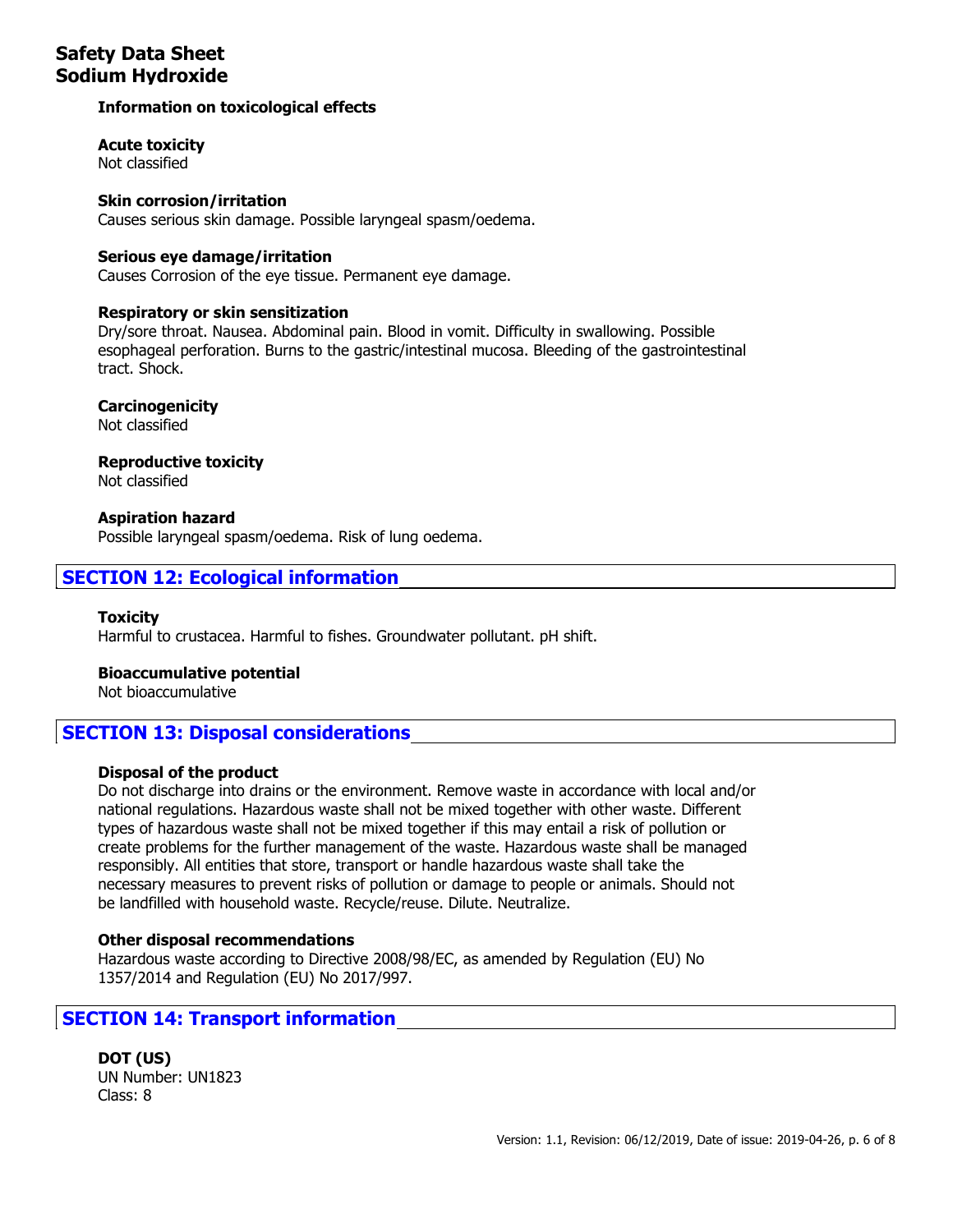Packing Group: II Proper Shipping Name: Sodium Hydroxide solid Reportable quantity (RQ): 15kg Marine pollutant: Yes Poison inhalation hazard: Yes

## **SECTION 15: Regulatory information**

## **15.1 Safety, health and environmental regulations specific for the product in question**

### **Massachusetts Right To Know Components**

Chemical name: Sodium hydroxide CAS number: 1310-73-2

#### **New Jersey Right To Know Components**

Common name: SODIUM HYDROXIDE CAS number: 1310-73-2

## **Pennsylvania Right To Know Components**

Chemical name: Sodium hydroxide CAS number: 1310-73-2

## **SARA 302 Components**

No chemicals in this material are subject to the reporting requirements of SARA Title III, Section 302.

## **SARA 313 Components**

This material does not contain any chemical components with known CAS numbers that exceed the threshold (De Minimis) reporting levels established by SARA Title III, Section 313.

## **SARA 311/312 Hazards**

Acute Health Hazard

## **California Prop. 65 Components**

This product does not contain any chemicals known to State of California to cause cancer, birth defects, or any other reproductive harm.

#### **HMIS Rating**

| Sodium Hydroxide           |   |
|----------------------------|---|
| <b>HEALTH</b>              | R |
| <b>FLAMMABILITY</b>        |   |
| <b>PHYSICAL HAZARD</b>     |   |
| <b>PERSONAL PROTECTION</b> |   |

#### **NFPA Rating**